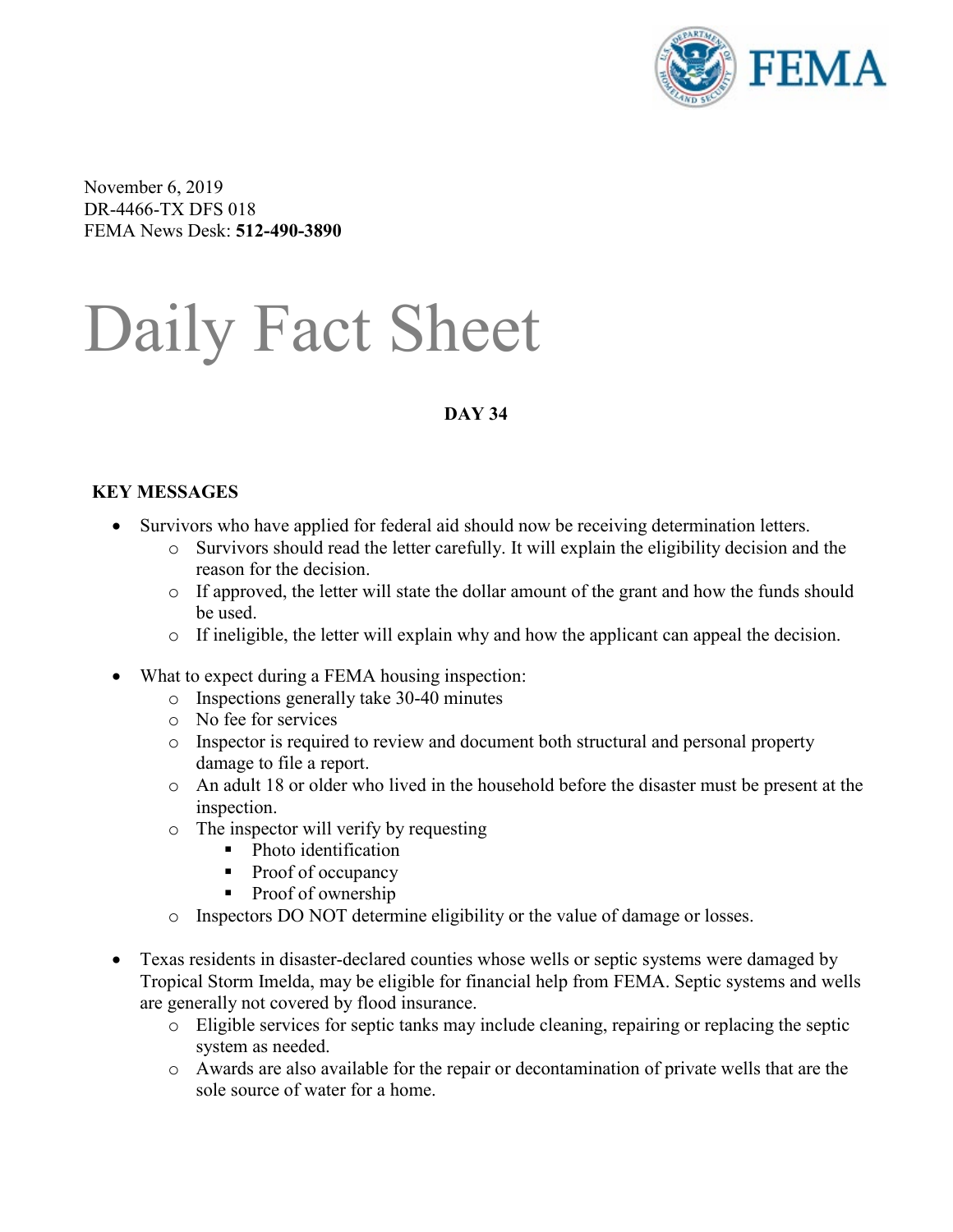- Residents in Montgomery, Jefferson, Liberty, Chambers, Orange, Harris, and San Jacinto counties affected by severe storms and flooding, and who sustained damages to their home or property are urged to file a claim with their insurance company if they have a homeowner's or flood insurance policy first, and then register for disaster assistance with FEMA.
	- o Although FEMA cannot make them whole, it may help them move forward by providing grants for basic repairs to make their home safe, sanitary and secure. FEMA assistance may also provide temporary help with a place to stay while they build a recovery plan.
	- o The deadline to register for FEMA aid is Dec. 3, 2019.
	- $\circ$  It's important for survivors who have registered for aid to stay in touch with FEMA if there are changes to the address where they are staying, or their contact information.
- Renters in Texas counties with damage from Tropical Storm Imelda may be eligible for federal disaster assistance.
	- o There are federal grants that can help pay for temporary housing. They can be used for a 30-day period, subject to review until renters' previous homes are livable or until they find another home.
- Residents are urged to watch for and report any suspicious activity or potential fraud. The most common post-disaster fraud practices include phony housing inspectors, fraudulent building contractors, bogus pleas for disaster donations and fake offers of state or federal aid. FEMA never charges a fee for its inspectors and they always carry identification badges.
	- o Those who question the validity of a contact or suspect fraud are encouraged to call the toll-free FEMA Disaster Fraud hotline at **866-720-5721**. Complaints also may be made by contacting local law enforcement agencies.
- The FEMA News Desk phone number is **512-490-3890** for all media inquiries
- As of **Nov. 5, 2019**:
	- o More than **\$56.7 million** in disaster grants has been approved for Texas homeowners and renters who sustained uninsured or underinsured losses from those storms. The total includes:
		- More than **\$49.4 million** in housing grants for people to assist in rebuilding or repairing their homes and to provide a safe place to stay right now while they consider their long-term housing options.
		- Nearly **\$7.3 million** in grants for Other Needs Assistance to survivors.
	- o **31 FEMA** inspectors completed **20,032 home inspections**, or more than **98 percent** of assigned inspections in all declared counties.
	- o DRCs have received **3,340** visits.
	- o DSA has visited **34,139 homes,** had **13,631 survivor interactions, performing 1,048 registrations in local communities.**
	- o SBA has received **2,799** applications for low-interest disaster loans and has approved more than **\$37.4 million**.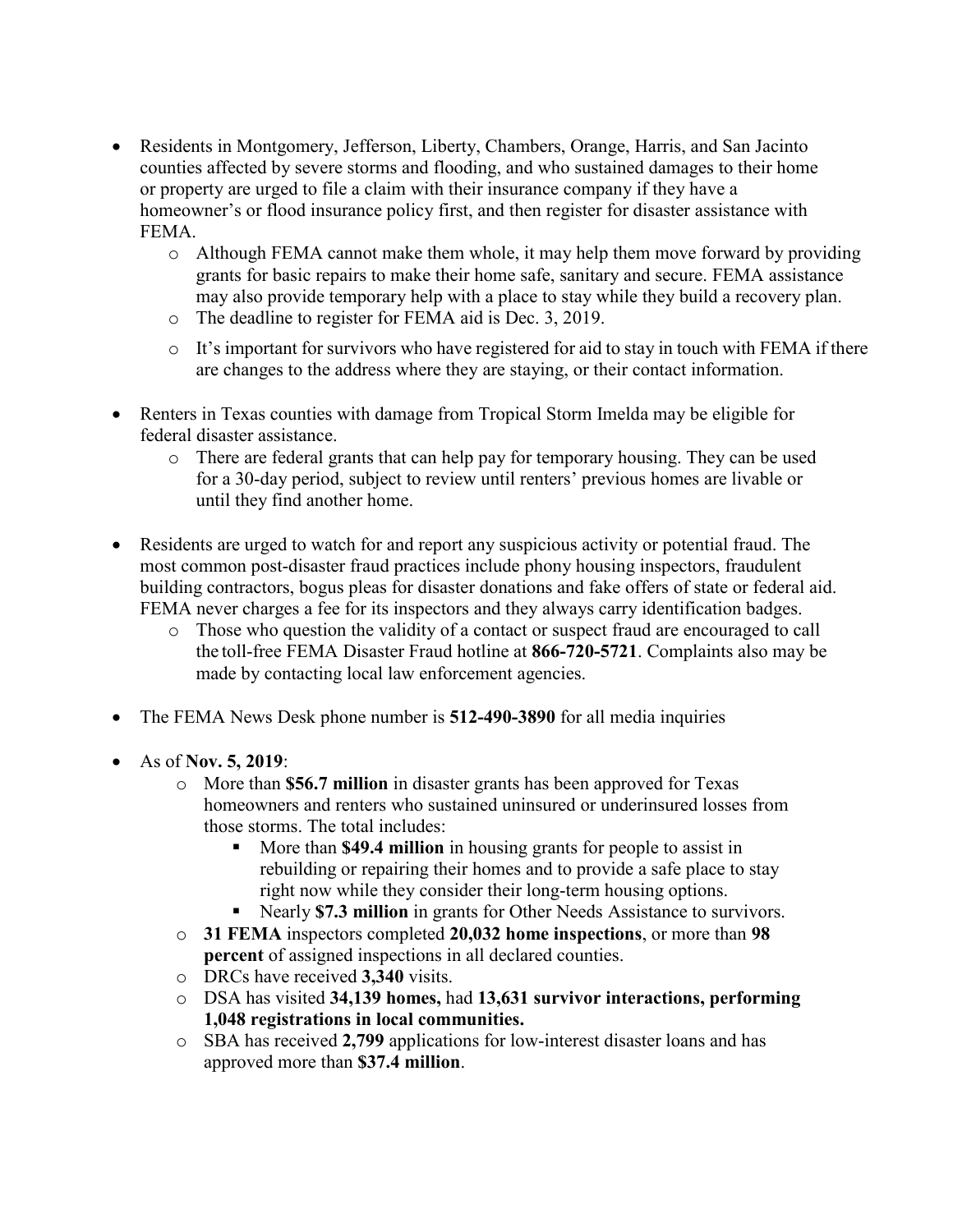- NFIP has received **10,721** claims, **5,847** of which (or **55** percent) have closed with the total amount paid of more than **\$369.5 million**, as of Tuesday, Nov. 5, 2019.
- □ State/federal Disaster Recovery Centers (DRC) are now open in Orange, Liberty, Montgomery, Harris, Jefferson and Chamber counties. **All DRCs are open from 8 a.m. to 6 p.m., six days a week (Monday – Saturday) unless otherwise noted and until further notice.** Survivors with damages within the designated counties can visit any available Disaster Recovery Center to seek assistance.

#### **ORANGE COUNTY**

**Orange County Convention and Expo Center** 11475 Farm to Market Road 1442

Orange, TX 77630

# **MONTGOMERY COUNTY**

### **Bull Sallas Park Fair Association Bld.**

21675A McCleskey Road New Caney, TX 77357

#### **LIBERTY COUNTY**

**Jack Hartel Bld.** 318 San Jacinto Street Liberty, TX 77575

#### **Cleveland Senior Citizens Organization**

220 Peach Ave. Cleveland, TX 77327

#### **HARRIS COUNTY**

**Harris County Social Services Bldg.** 9418 Jensen Drive Houston, TX 77093

#### **May Community Center**

2100 Wolf Rd Huffman, TX 77336

#### **CHAMBERS COUNTY**

**Mobile DRC at Winnie Stowell Community Bld.** 335 South Park St. Winnie, Texas 77665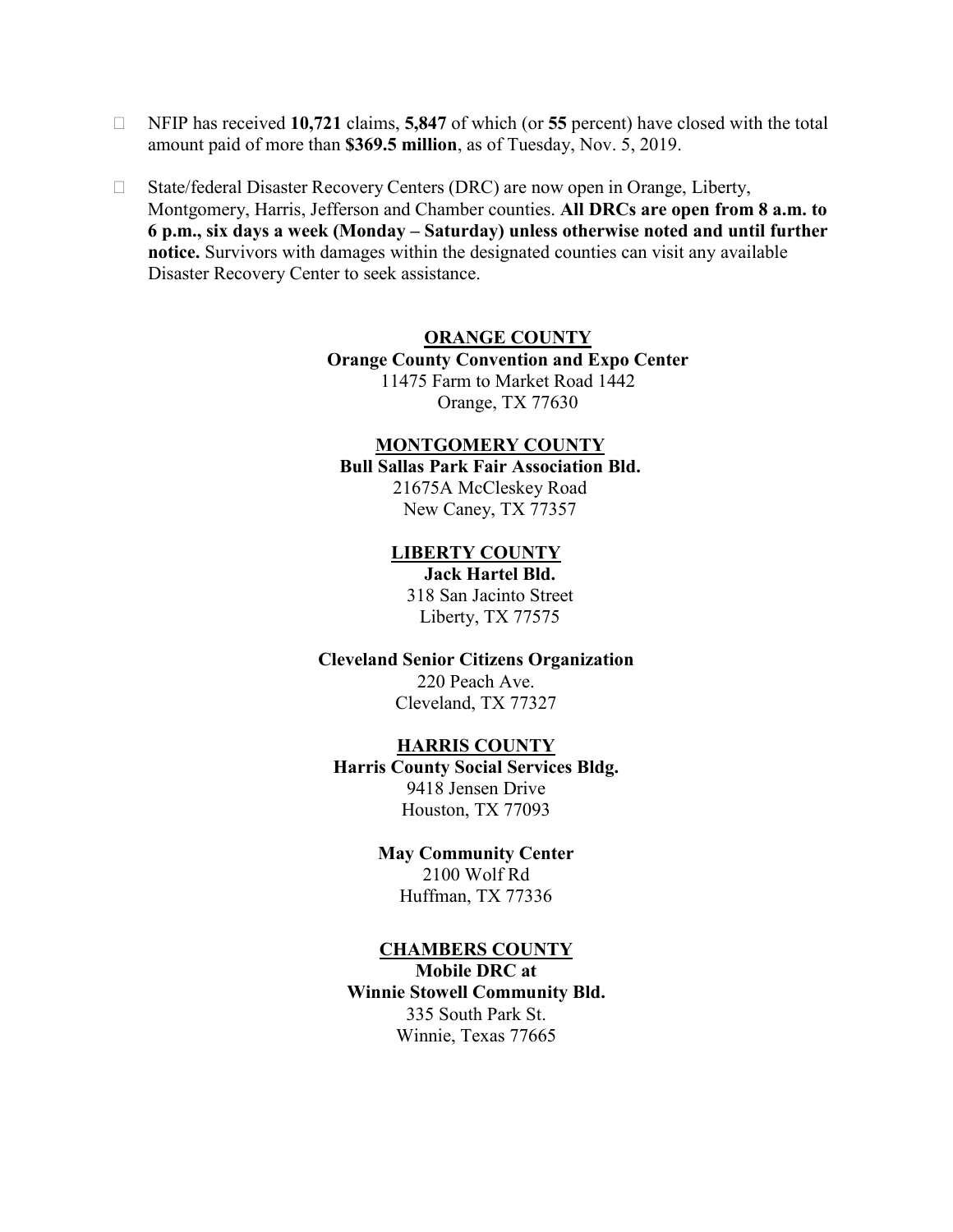# **JEFFERSON COUNTY**

1310 Pennsylvania Ave. Beaumont, TX 77701

• An SBA Business Recovery Center is currently open in Orange County. Business Recovery Centers are one-stop locations for businesses to access disaster recovery specialists who will answer questions about SBA's disaster loan program, explain the application process and help each business owner complete their electronic loan application.

> **Orange County Convention and Expo Center** 11475 Farm to Market Road 1442 Orange, TX 77630 **Hours: Mondays - Fridays, 8 a.m. - 5 p.m.**

# **Obtain/Maintain & NFIP/Group Insurance**

- As part of the effort to reduce future expenses from floods, FEMA directly purchases Group Flood Insurance Policy (GFIP) certificates on behalf of applicants who are required to buy and maintain flood insurance but who may not otherwise be able to purchase a policy. The GFIP is a policy that is established for each disaster declaration that results from flooding and authorizes the provision of Individual Assistance (IA).
- For purposes of our Individuals and Households Program (IHP), federal financial assistance comes in the form of Home Repair, Replacement, Permanent Housing Construction (PHC), or Personal Property.
	- o Therefore, applicants who live in a designated Special Flood Hazard Area and receive IHP Assistance for Home Repair, Replacement, PHC, or Personal Property must obtain and maintain flood insurance coverage for at least the amount of disaster assistance they receive from FEMA for NFIP-insurable items real or personal property.
- Some homes received previous assistance and had an "obtain & maintain" requirement placed on the residence. For these homes, flood insurance coverage must be maintained at the address for as long as it exists, and for at least the assistance amount awarded for flood-damaged, NFIPinsurable losses.
	- o If the home is sold or otherwise becomes owned by someone else, the requirement to purchase and maintain flood insurance carries over to any subsequent owner.
- The 36-month GFIP policy term begins 60 days after the date of the presidential disaster declaration.
	- o For those who purchase an individual policy, coverage becomes effective 30 days following NFIP's receipt of the applicant's name and premium payment from either the local, state, territorial, tribal government or FEMA.
- FEMA gives applicants a 45-day notice of policy expiration and a final notice of termination of coverage. When the GFIP expires, **the applicant is responsible for purchasing and**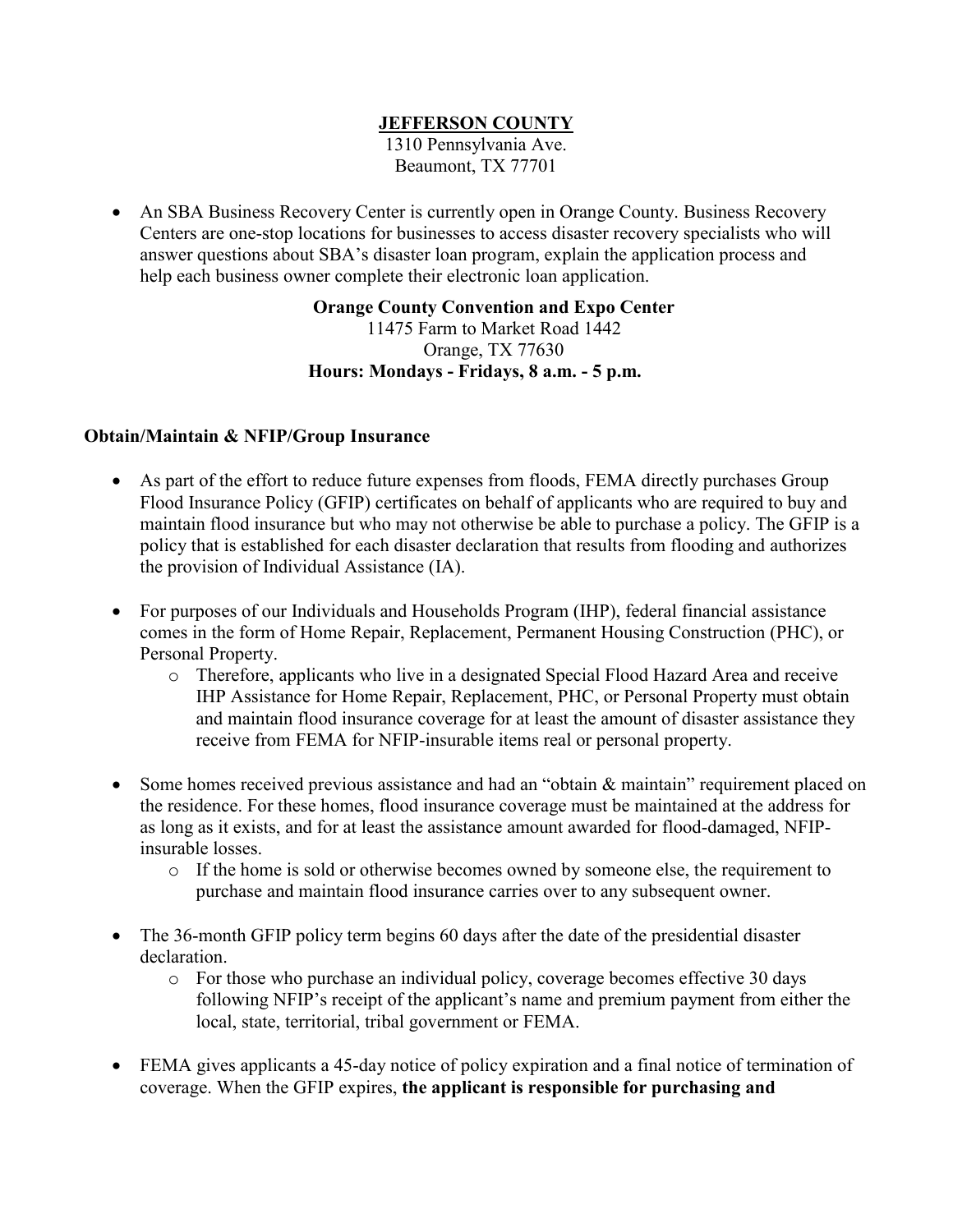**maintaining flood insurance on their own.** Failure to maintain flood insurance will affect applicant eligibility for future disaster assistance.

• Applicants who are approved for an SBA disaster loan for home or personal property damages during the disaster in which a flood insurance requirement is established will **not** be considered for a FEMA-purchased GFIP certificate.

#### **Hazard Mitigation**

• **From Oct. 28** – **Nov. 9**, FEMA flood mitigation specialists can answer questions about home repair, making disaster plans, putting together supply kits and the importance of flood insurance. Mitigation is the effort to reduce the loss of life and property damage by lessening the impact of future disasters. The mitigation specialists will be available at:

# **LIBERTY COUNTY**

**McCoy Lumber** 810 S Hwy. 146 Dayton, TX 77535 **Wednesday, Oct. 30 – Saturday, Nov. 9** Monday- Friday  $-7$  a.m. to 5:30 p.m. Saturday - 8 a.m. to 5 p.m.

# **JEFFERSON COUNTY**

**Ritter Lumber**

2004 Hwy 365 Nederland, TX 77627 **Wednesday, Oct. 30 – Saturday, Nov. 9** Monday- Friday - 7 a.m. to 5:30 p.m. Saturday - 8 a.m. to 5 p.m.

**Lowe's**

8383 Memorial Blvd. Port Arthur, TX 77640 Monday- Friday - 7 a.m. to 5:30 p.m. Saturday - 8 a.m. to 5 p.m.

#### **MONTGOMERY COUNTY**

**McCoy Lumber Supply** 20341 Eva St. Montgomery, TX 77356 Monday- Friday - 7 a.m. to 5:30 p.m. Saturday - 8 a.m. to 5 p.m.

- More mitigation events will be held at home improvement stores in disaster-affected Texas counties in the coming weeks.
- FEMA mitigation experts also are available at all Disaster Recovery Centers.